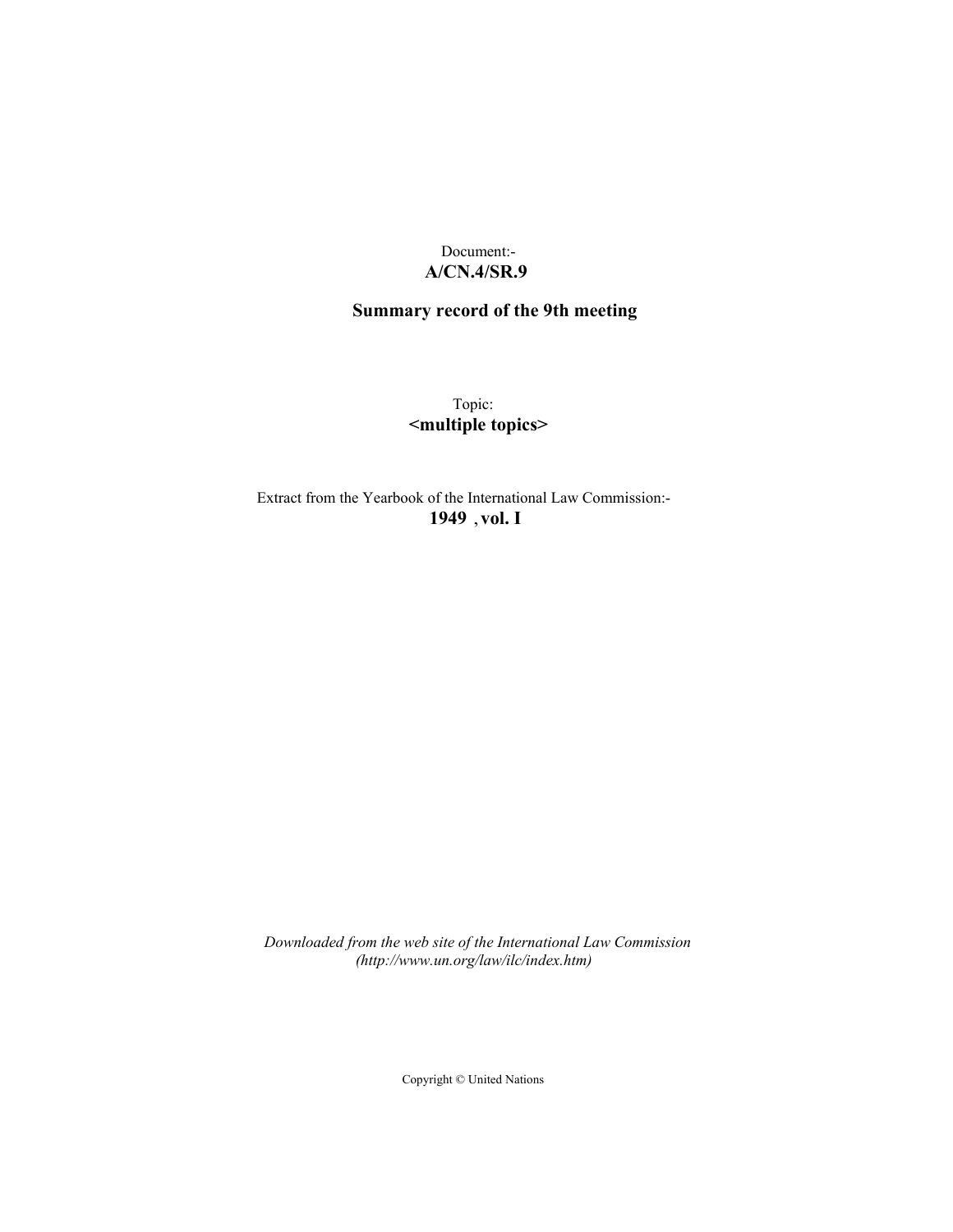the term " fundamental ", which would indicate a step backward.

61. The CHAIRMAN thought the sense of the Commission was that it was engaged in the preparation of a draft Declaration on the rights and duties of States, the French text to be translated *projel de declaration sur les droits et les devoirs etc.* The Commission would review that decision after the draft had progressed. The two opinions expressed in the Commission were to be interpreted as guides for the work of the next few meetings.

62. In reply to Mr. Spiropoulos, the Chairman added that Mr. Alfaro and Mr. Scelle would present for the Commission's consideration a draft of a preliminary article intended to replace a definition of the term " State ".

63. With regard to the definition of State in Article 1 of the Montevideo Convention to which Mr. Alfaro had referred on the previous day  $(A/CN)$ .  $4/2$ , p. 139), he could not accept the use of the term " permanent population " which, as Mr. Alfaro had explained, had been inserted in order to differentiate between established or fixed populations and nomadic ones. The qualification of a defined territory could be criticized on the grounds that the boundaries of some States had not yet been defined, but that qualification and the succeeding one were objective facts and thus preferable to qualifications (a) and *(d).* He presumed that the term " capacity " in *(d)* meant legal capacity, in which case the application of international law to that State was presupposed. He thought that that qualification begged the question.

64. Mr. ALFARO explained that the fourth qualification, " capacity to enter into relations with other States ", would more or less correspond to the stipulations of the Charter that '" membership in the United Nations is open to all other peace-loving States which accept the obligations contained in the present Charter and, in the judgment of the Organization, are able and willing to carry out these obligations."

65. Mr. YEPES pointed out that a fifth condition was listed in article 1 of the project prepared by the International Commission of American Jurists, 1927 (A/CN.4/2, p. 142). That definition, including the requirements " degree of civilization such as enables it to observe the principles of international law ", had been the basis for the Convention of 1933 drafted at the Montevideo Conference.

66. The CHAIRMAN objected that that qualification seemed to imply that only one kind of civilization was acceptable. He suggested that the Commission could start by stating the fact that there were States in the world bound together in a legal community and that it was attempting to deal with the rights and duties imposed by that system. He had found the United Kingdom statement on that point: " Independence in one

sense will have found its place in the definition of a State "  $(A/CN, 1/2, p. 59)$  to be extremely persuasive.

67. Mr. SCELLE thought that it would be almost impossible to arrive at a universally satisfactory definition of the term "State". He thought, therefore, that it would be wise to include in the draft declaration a statement as follows: : It is understood that the Declaration, when it speaks of the rights and duties of States, refers to the rights and duties of Governments whose juridical competence is recognized by the international community." He would be willing, with the help of Mr. Alfaro, to draft a text for the Commission's consideration.

68. The CHAIRMAN thought that the question of the recognition of Governments by the international community, and as also the recognition of States by that community, should be left open. 69. Mr. AMADO pointed out that a re-drafting of Article 1 might greatly influence the drafting of succeeding articles.

Mr. CORDOVA thought that, instead of being inserted in the Declaration on Rights and Duties of States, the definition of the term<sup>"</sup> State ' should be considered under the question of the recognition of States. In the declaration the In the declaration the Commission should confine itself to codifying the norms of conduct for such entities and should only enumerate rights and duties, without considering the question of capacity.

71. Mr. SPIROPOULOS pointed out that, apart from the legal aspect of the question, which would not require a definition, he felt that by reason of the very nature of the document any definitions should be excluded from the text.

72. The CHAIRMAN pointed out that the definition of a series of terms in legal instruments was common practice, but he hoped that that procedure could be avoided.

The meeting rose 1 p.m.

### **9th MEETING**

*Monday, 25 April 1949, at 3 p.m.*

#### **CONTENTS**

*Page*

|                                               | t uut |
|-----------------------------------------------|-------|
| Request from Mr. Belaúnde, Chairman of the    |       |
| Peruvian delegation to the General Assembly,  |       |
| to be heard by the International Law Com-     |       |
| mission.                                      | -69   |
| Draft Declaration on the Rights and Duties of |       |
| States $(A/CN.4/2)$ (continued)               |       |
| General debate (concluded) 70                 |       |
|                                               |       |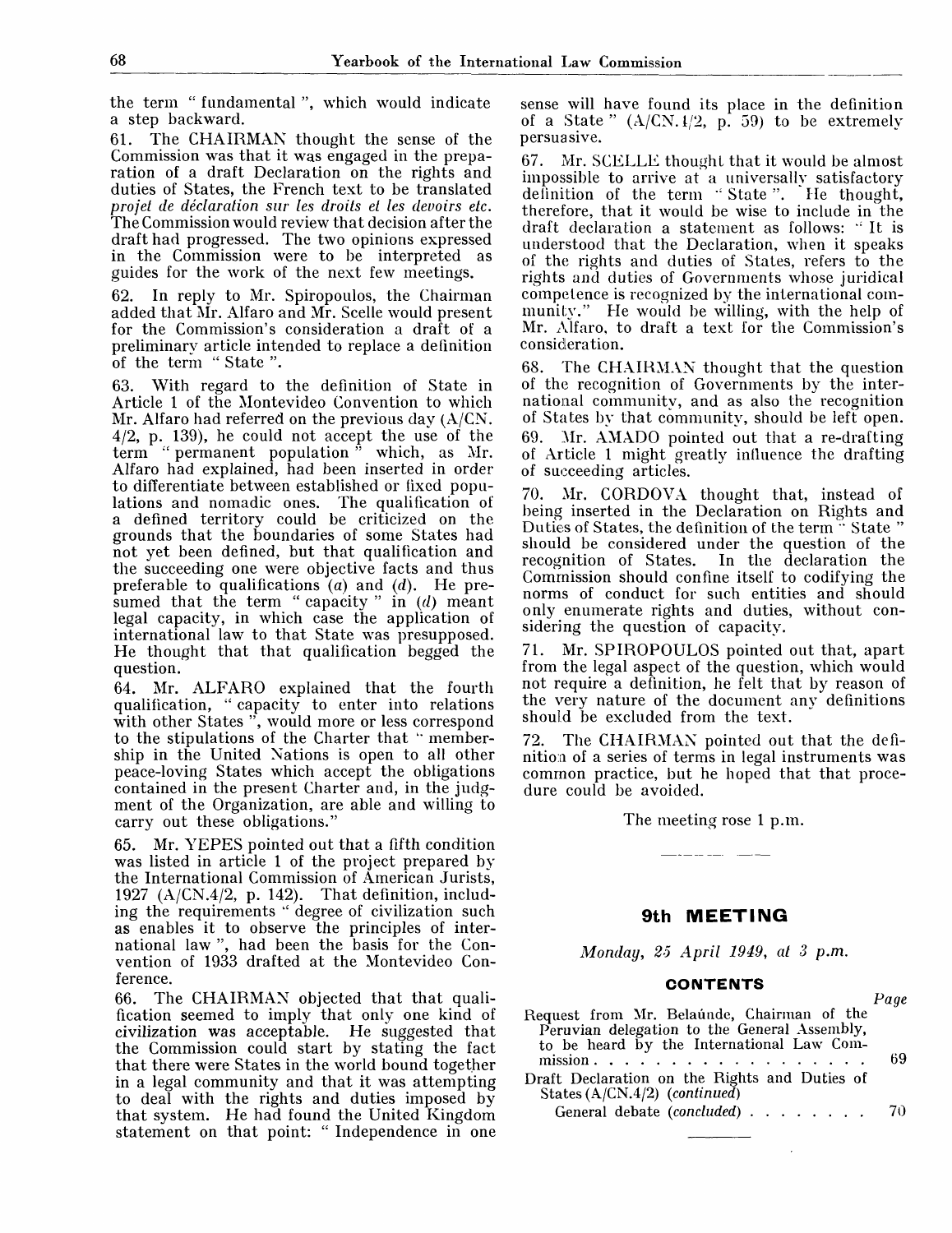*Chairman:* Mr. Manley 0. HUDSON. *Rapporteur:* Mr. Gilberto AMADO.

## *Present:*

*Members:* Mr. Ricardo J. ALFARO, Mr. James L. BRIERLY, Mr. Roberto Córdova, Mr. J. P. A. FRANCOIS, Mr. Shuhsi Hsu, Mr. Vladimir M. KORETSKY, Sir Benegal N. RAU, Mr. A. E. F. SANDSTRÖM, Mr. Georges SCELLE, Mr. Jean SPIROPOULOS, Mr. Jesús María YEPES.

*Secretariat:* Mr. KERNO, Assistant Secretary-General in charge of the Legal Department; Mr. LIANG, Director of the Division for the Development and Codification of International Law, Secretary to the Commission.

#### **Request from Mr. Belaunde, Chairman of the Peruvian delegation to the General Assembly to be heard by the International Law Commission**

1. The CHAIRMAN stated that a letter had been received from Mr. Belaunde, Chairman of the Peruvian delegation to the General Assembly, expressing his interest in the work of the International Law Commission, particularly in the draft Declaration on Rights and Duties of States, on which subject Mr. Belaunde had been Rapporteur at the Ninth International Conference of American States at Bogota (1948). He requested permission to be heard by the Commission on that subject. In that connexion the Chairman quoted Article 16, paragraph *(e)* of the Statute of the International Law Commission  $(A/CN.4/4)$ :

" The Commission may consult with scientific institutions and individual experts; these experts need not necessarily be nationals of Members of the United Nations. The Secretary-General will provide, when necessary and within the limits of the budget, for the expenses of these consultations of experts; "

and Article 26, paragraphs 1 and 4, of the same Statute:

" 1. The Commission may consult with any international or national organization, official or non-official, on any subject entrusted to it if it believes that such a procedure might aid it in the performance of its functions."

" 4. The advisability of consultation by the Commission with inter-governmental organizations whose task is the codification of international law, such as those of the Pan-American Union, is recognized."

2. Mr. CORDOVA thought the Commission should exercise great caution in a matter of that kind. The Statute of the Commission did not grant the right to be heard to any person or organization. In his opinion the application from the Chairman of the Peruvian delegation should be considered on the basis of the personal qualifications of the applicant and not on the basis of the fact that he had been a member of the Pan-

American Conference. In view of his very high qualifications, Mr. Córdova thought that the Commission might decide to hear Mr. Belaunde, but did not feel that that should establish a precedent. 3. Mr. SANDSTROM suggested that the Commission might request Mr. Belaunde to meet informally with the members before a meeting.

4. Mr. SPIROPOULOS thought that as a rule the Commission should hear persons only when it was in need of their expert opinion on specific technical topics, but not in connexion with topics of a general nature.

5. Mr. BRIERLY felt that the application was a little premature. The Commission had hardly begun its work and to solicit an outside opinion at this time would not be particularly useful.

6. The CHAIRMAN said that he would be especially interested in hearing the comments of Mr. Belaunde on the ideas which had dominated in the drafting of certain articles of the Charter of the Organization of American States during the Ninth international Conference of American States at which Mr. Belaunde had been the rapporteur on the subject of the fundamental rights and duties of States  $(A/CN.4/2.$  pp. 141-142). He did not, however, wish to establish a particular procedure or precedent.

7. Mr. KORETSKY agreed in general with the remarks of Mr. Brierly. As a rule, private individuals should not be invited to participate in the work of the International Law Commission. If the Chairman of the Peruvian delegation to the United Nations were invited to attend a meeting a precedent would of necessity have been established. On succeeding occasions the Commission might find itself in the difficult position of having either to refuse similar requests from other eminent personages or of having to open its doors to all applicants who requested a hearing. For that reason he would oppose granting the request of Mr. Belaunde. If, however, the Commission felt it was important to secure data on documents such as the Charter of the Organization of American States it might be possible to invite the Chairman of the Peruvian delegation to meet informally with the members of the Commission before its meeting on the following day, as Mr. Sandström suggested. That procedure would not create a precedent and would enable members to consult with Mr. Belaunde on the articles of the said Charter which were relevant to the draft Declaration on the Rights and Duties of States.

8. Mr. KERNO (Assistant Secretary-General) pointed out that the Chairman might extend an invitation to Mr. Belaunde to attend an unofficial meeting of the group explaining that requests such as his came under item 6 of the agenda (A/CN.4/3) which had not yet been discussed and therefore the Commission could not yet extend an official invitation.

// *was agreed that Mr. Belaunde would be invited*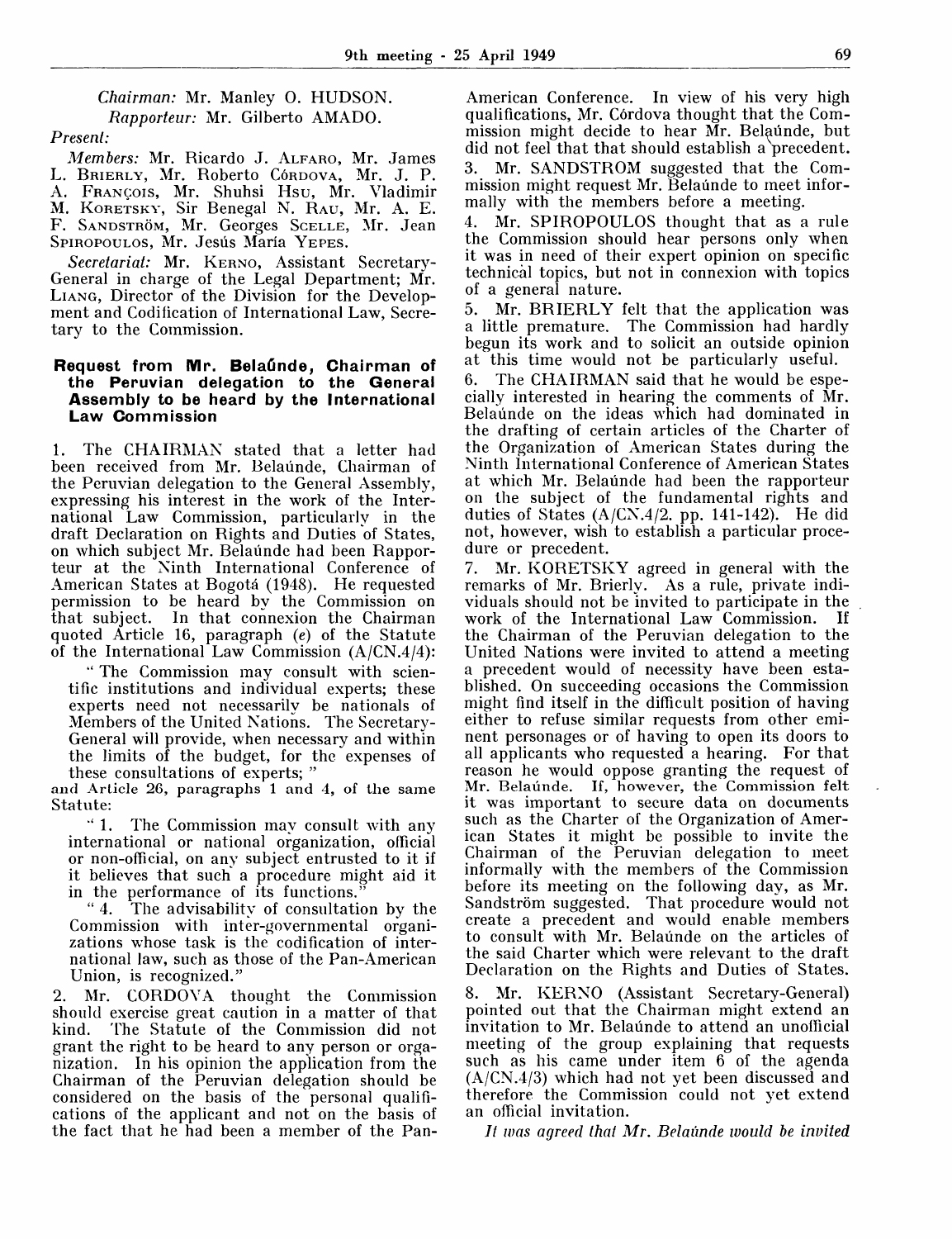*to an informal discussion the next day at 3.00 p.m. and that the meeting of the Commission would be postponed accordingly.*

#### **Draft Declaration on the Rights and Duties of States (A/CIM.4/2, A/CN.4 2/Add.1)** *(continued)*

## GENERAL DEBATE (concluded)

9. Mr. KORETSKY stated that in his opinion the draft Declaration under consideration was not the document which humanity required at this epic moment in its history. He had reached that conclusion after giving profound thought to the document and he would explain his reasons. He found the document unsatisfactory not only because he perhaps viewed the world otherwise than the other members of the Commission nor because of the fact that the course of Soviet history differed from that of other peoples of the world. Looked at from the principles which the members of the Commission had in common, he still did not consider the document to be a satisfactory one.

10. He had listened with great attention to the comments of other members of the Commission. Attention had been drawn to the difficulty of establishing definitions for some of the basic terminology of the document. It had been asked how the Commission could speak of the relationship between nations and States. Mr. Scelle in particular had been very clear on that subject when he had pointed out the need of defining what was a State. If the Commission followed the proper scientific approach to that problem it would be easy to define both the term " nation " and the term " State "—terms which had been worked out with great clarity by Soviet leaders. Mr. Stalin had written a definition of " nation " in which he had said that a nation was a historically, stable community of language, territory, economic life, and of psychological features which found their expression in a community of culture. There was obviously a need for a definition of the term, as Professor Scelle had pointed out. When the latter had declared that he had never seen a State, he was to a certain extent repeating the philosophy that the world was a question of sensation and that if one could not perceive an object through the senses it did not exist.

11. It would be possible to define the term " State " if an attempt were made to go beyond the concrete concept of a whip in the hands of a policeman. However, although a simple definition could be arrived at, in Mr. Koretsky's opinion, it should be different from that accepted in English and American literature. His approach to the question would necessarily be influenced by the difference in the Soviet materialist or class concept of history. Obviously, there were many approaches to such a definition and he did

not feel that the Commission should attempt at that stage of its work to define such a controversial In certain circumstances a definition might be devised which could be interpreted to mean that an international authority would be given the right to decide whether any community was a State or not. However, that right belonged to the community itself. If, however, the Commission should decide that a definition were needed, an explanation of terms might be appended to the completed draft Declaration. Mr. Koretsky would, however, prefer to avoid theoretical discussions of concepts which the Commission knew existed.

12. In evaluating the draft Declaration the Commission should be realistic. By that he did not mean that everything which existed was justified, but the Commission should approach the draft Declaration from a practical point of view. It should not allow the introduction of transcendentalism in the debates but should link the substance of the Declaration to reality. 13. With regard to the document as a whole he could neither approach it dogmatically nor as divorced from reality because each sentence, if viewed historically, was a living thing and would react on every individual as a living being. The draft Declaration should be considered in a historical light. It would undoubtedly develop and the Commission should bear in mind the possibility that it had been conceived in circumstances which could hinder its future development. It was the duty of the Commission to see that the draft Declaration on Rights and Duties of States was not bound and trammelled in its development by a dead past. That document had been born out of historic events and it was difficult to say whether it would prove adequate to the exigencies of the new historic era in which the world was living. Undoubtedly it had a tendency to turn people's minds to the past. The document had been conceived on the basis of relations existing between nations and States in the American continent, on inter-American grounds, where relationships had developed in the shadow of the superiority of one State. In the draft Declaration it was possible to trace the results of a struggle for power, the resultant supremacy of one power and the ways in which that supreme power had intervened in the life of other States of the continent.

14. Non-interventionist principles had always been supported by the smaller countries. Nevertheless, some sixty years earlier in the 1890's, Burgess had contended that it was the duty of Anglo-Saxons to establish law and order wherever the people native to an area were unable to do so. In the interests of civilization it was therefore the duty of the Anglo-Saxon to intervene in the internal affairs of a nation or a people so that law and order would reign supreme; intervention and the use of of force were therefore completely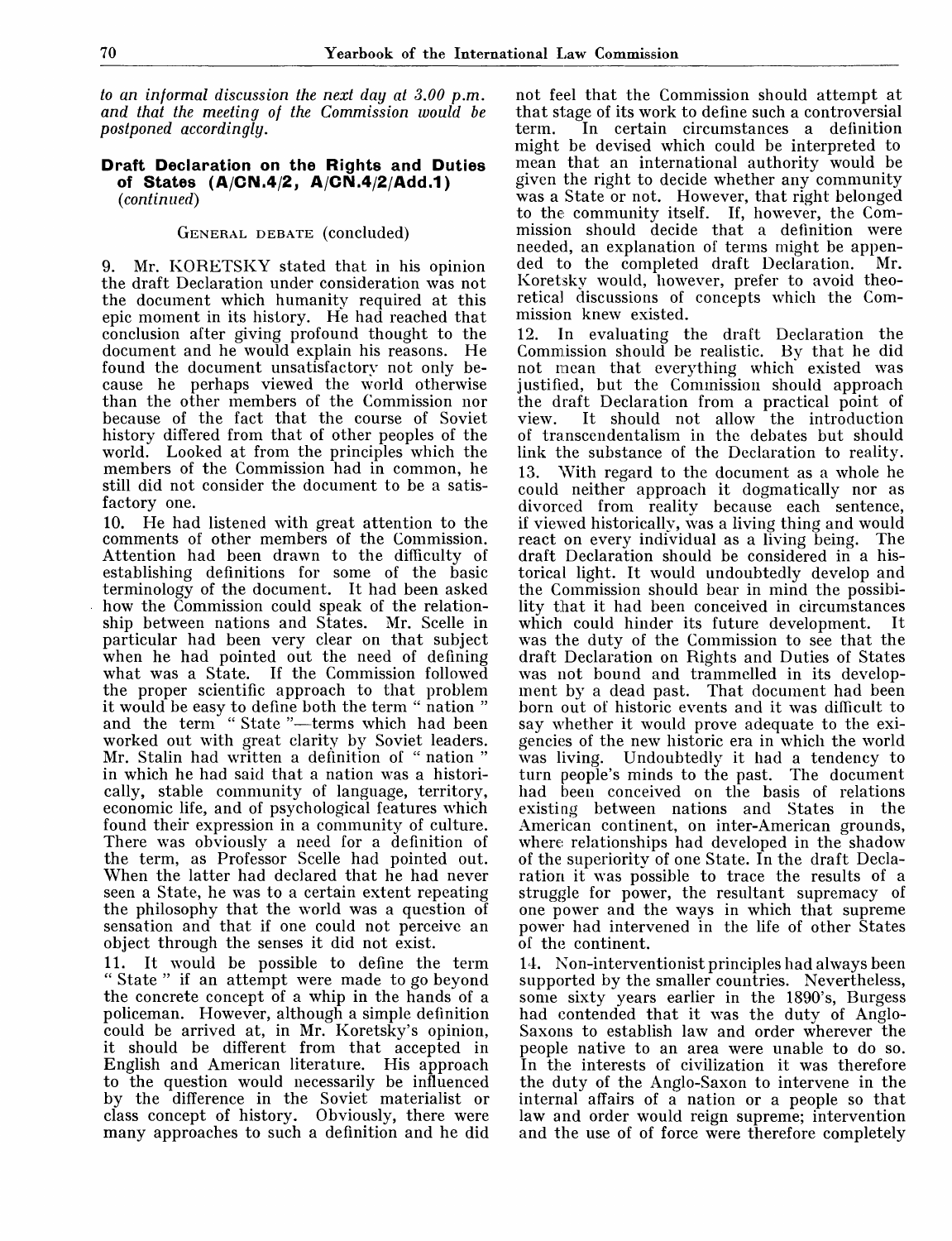justified. In 1942 Samuel Inman had described the difficult situation of the smaller countries, pointing out that under the heel of the oppressor violent hatreds were being created which were of great potential political significance. In 1923 Charles Evans Hughes had detailed the rights and duties of the United States, thereby causing anxiety in many countries; nations had struggled against interventionist tendencies and had devised covenants and declarations which reflected the feelings of peoples who had fought for their freedom and who wished to reject the claims of spokesmen of the more powerful State.

15. There was not much difference between the draft Declaration on the Rights and Duties of States and the covenants which had preceded it, but that was not strange since the situation between the States of the Western hemisphere had not changed significantly in the preceding centuries. For that reason Mr. Koretsky felt that the draft Declaration really contemplated the problems of the Western hemisphere and could not be applied to the whole of the globe.

16. The Chairman had made reference to the word " signatory " in the Preamble of the draft Declaration. It was possible that that reference might be a vestige from the first drafting prepared at the San Francisco Conference when the document had been intended as an annex to the Charter and consequently subject to the same type of ratification as the Charter.

17. Mr. Koretsky considered that an attempt to extend American interrelationships to the rest of the world was reflected in the draft Decla-<br>ration. In that connexion he wished to sketch In that connexion he wished to sketch briefly for the Commission the formation of other declarations of that type. The United States declarations of that type. Declaration of Independence had been issued at the onset of a struggle to liberate a people from the feudal yoke imposed by the mother country. The principles of national sovereignty of the people and equality were the basic tenets of that document. Each State had declared itself free and independent. The sovereignty of a foreign power had been cast off and immediately bestowed upon the people who had liberated themselves from the yoke of the oppressor. The Declaration of Independence had been a declaration of the hopes of the American people. It had been the instrument most adequate to enable them to continue their struggle for freedom.

18. In the Declaration of the French Revolution the Abbe Gregoire had embodied the principles of independence, freedom, sovereignty, the power to organize a government on the basis of the freely expressed wishes of the people and on the principle of equality. The provisions condemning alliances, if considered in the frame of the age in which they were written, indicated the struggle of a people to be master of its own political destiny against the Holy Alliance organized at that me. The Declaration of the Rights of the Peoples of Russia of 15 November 1917 had been a declaration of the rights of the people, a challenge to throw off the yoke of the landowner and the employer, to free the people from the principle of class superiority and establish the doctrine of equality. National and religious privileges had been abolished for the sake of establishing a new government based on the true will of the people. Lenin and Stalin in their appeal to all Moslem working people of Russia and the East had exhorted the people no longer to permit their hearths and homes to be plundered, calling upon them to become masters of their land and to fashion their life in their own image. They had told them: " You have a right to that for you hold your fate in your own hands". In the Panamanian draft Declaration, however, there was not the same challenge to the peoples of the world to create for themselves a better future but rather it represented a step backwards, a virtual narrowing of the field.

19. One of the corner-stones of the United Nations was the principle of the sovereign equality of all Members and the principle of self-determination of peoples. The Panamanian Declaration, however, deviated from the basic tenets of the world organization, making no reference to those two cardinal principles. The members of the Commission knew that nations throughout the centuries had fought for equality. The oppressed peoples of both the Eastern and Western Hemispheres had struggled to obtain their freedom. The conditions under which the conception of sovereignty had developed were well-known. However, in the draft Declaration the true sense of sovereign equality had been distorted and deprived of all meaning. Article 2, paragraph 1, of the Charter specifically referred to the sovereign equality of all the Member nations and he wondered why the word "sovereign" had been deleted<br>from the draft Declaration. At San Francisco from the draft Declaration. the representatives had insisted upon its retention, stating that the important principle was not merely the equality of Members but the sovereign equality of nations. That qualification was vital for the protection of their political independence and territorial sovereignty. For States, in order to be equal, must be sovereign, and in order to be sovereign, they must be equal. Those concepts could not be separated and in Mr. Koretsky's view it was consequently not enough to say that " every State is, in law and before the law, equal to all the others  $\ldots$  " (Article 6) (A/CN.4/2).

20. The reference in Article 13 to the sovereignty of a State was in a limiting context in spite of the fact that sovereignty was one of the main characteristics of a State. While reference was characteristics of a State. made to independence of States in the draft Declaration, which might be interpreted to mean exactly the same thing as sovereignty, Mr. Koresky felt, however, that the concept of independence was too diluted. He considered that the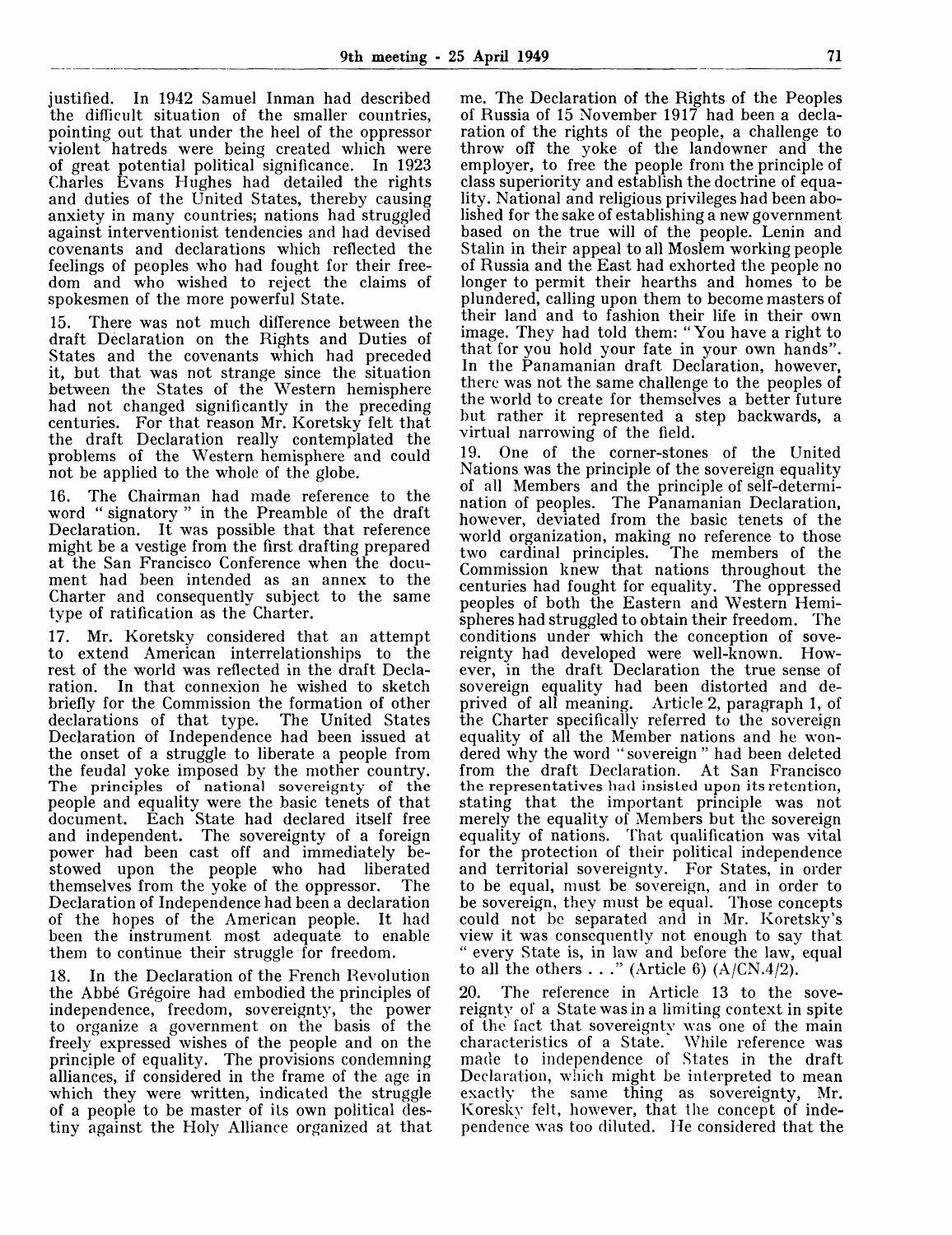author of the draft Declaration had been obliged to retreat from the basic principles of the Charter of the United Nations and of the Atlantic Charter which had proclaimed that it was essential to establish sovereign rights and self-government. Nothing in the draft Declaration was as challenging to the imagination of the world as the Atlantic Charter had been.

21. The omission of reference to sovereignty and sovereign equality only reflected what was happening in the General Assembly and other organs of the United Nations. Professor Brierly had written that States were interested in the social links between themselves, in the recognition of their duties to each other. He had stated further that independence hindered the possibility of developing international relations and had asked for better mutual relationships among nations. Mr. Koretsky thought that that was the desire of everyone in the world but that principle could have dangerous consequences for some nations if it meant that in order to further international relations a country would have to sacrifice part of its independence. In a capitalist society it was true that of necessity one people was dependent Stalin had written that under capitalism the mutual relationships between peoples and the economic interrelationships of nations were based on the submission of a less developed people to, and on its exploitation by, a more developed people, on the system of colonial slavery and the struggle between " civilized " nations for the control of the so-called uncivilized nations. That was the framework in which mutual relationships had developed. however, it could not be said that the nations in such a community represented the coming together of truly sovereign peoples. If the Commission accepted that principle, it would be tantamount to handing over the' control of a country into the hands of those who wished to keep other peoples in slavery. It was not enough to say that sovereignty was important for the nations of the world; that principle had to be carried If Soviet statesmen fought for the principle of sovereignty, it was because that principle protected democratic governments and encouraged the battle against world domination by one group. Those who were opposed to sovereignty were mistaken. As the head of the Soviet delegation had said recently in the General Assembly, the sovereignty of States should be shielded from the attacks of those who were attempting to promote their own greedy interests to the detriment of the other nations of the world.

22. The world was being frightened with the atomic weapon, and some people proposed that those who did not possess that weapon should be made to submit to those who did possess it. He felt that one of the basic errors committed by those who had drawn up the draft Declaration

was that they had deviated from the principle of sovereign equality and from that of self-determination which were so clearly set out in the Charter. The draft Declaration did not emphasize the liberation of nations which had been enslaved and did not discriminate between those who own colonies and those who did not. It would be a great mistake to give up the sovereign equality of all Members of the United Nations.

23. The draft Declaration did not protect States from intervention in purely domestic matters by international organizations or groups of States. The sovereignty of the States limited interna-<br>tional law. International law must so regulate International law must so regulate relationship between States that the mastery or superiority of one State over another could not exist. Sovereignty was so important that the Commission should define it with the greatest care. It was interesting to note in that connexion that Article 2, paragraph 7, one of the most important in the Charter, was being by-passed by certain States. It had also been suggested that the draft Declaration should establish international limits to the powers of States, even to the power of States to decide how to deal with its own citizens. He felt that such suggestions came from reactionary groups who wished to impose their views on other States. For to limit the power of one's own State was to open the gates to the intervention of other States. The international field must not be dominated by those who interfere in the internal affairs of others, by reactionaries who sought to organize other countries by force.

24. The principle of self-determination had been travestied in the draft Declaration. In America the Monroe Doctrine, which had first been progressive, had become aggressive. Now the North Atlantic Treaty was intended to be used as a a weapon against the USSR and other people's democracies. Such so-called treaties of collective self-defence had nothing defensive in themselves but were part of a campaign to prevent selfdetermination and impede the struggle for inde-<br>pendence. The concept of the community of The concept of the community of nations set down in the draft Declaration was rather vague, and the United Nations would be replaced by some mythical international commu-Some people wished to repeat what had happened in the days of the Roman empire when the peasants had been dispossessed of their lands. If States were deprived of their sovereignty and independence, the international community would become a voting machinery, controlled by those Powers which directed that machinery.

25. The draft Declaration did not mention the most important obligation of States—to take measures to ensure peace and security, to prohibit the use of atomic weapons and to carry out an over-all reduction of armaments and armed forces. In taking such measures, States would be lightening the heavy burden of taxation falling upon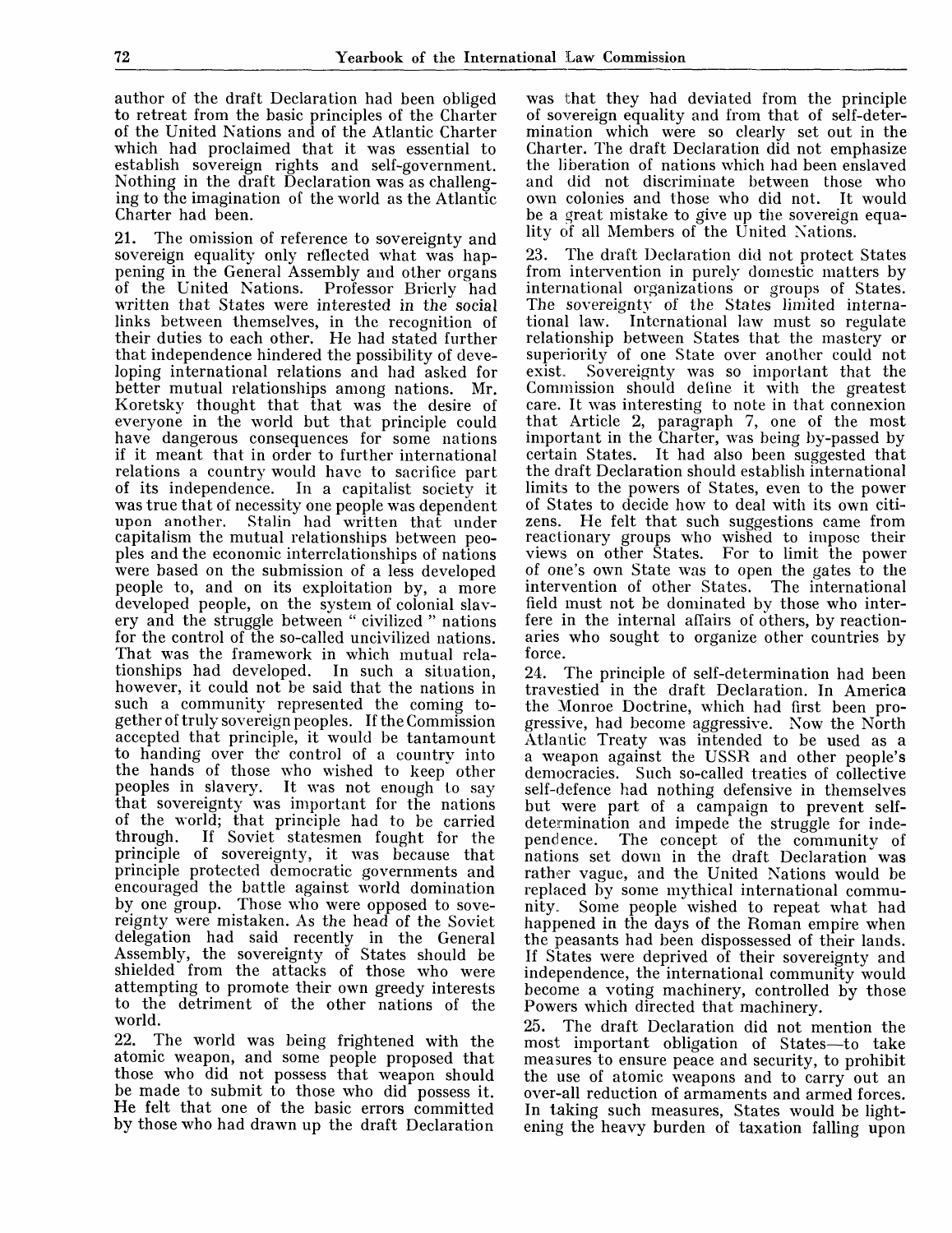their citizens. Mr. Koretsky pointed out that certain States were preparing the ground for the return of Fascism in Germany and Japan. He felt that those members of the Commission who came from countries which had suffered from aggression during the Second World War would agree that the draft Declaration should include a reference to the struggle which must be made against the recurrence of Fascism; in that respect article 21 of the draft Declaration was not sufficient, and it was a dangerous formula in the hands of States which wished to dominate other States.

26. No mention was made in the draft Declaration of the obligation of States to see that the rights and privileges of citizenship were granted to all without distinction as to race, sex, language or religion. Mention should be made in the Declaration of the right to happiness, i.e. the right to work and to protection against poverty. Everyone should have the right to work and to protection against unemployment, but that, too, was not mentioned in the draft Declaration. What has been said in the Declaration of Human Rights must be partly repeated in the Declaration of the Rights and Duties of States. Mr. Koretsky did not believe that man was a subject of international law. He did not agree with the concept of the individual subject of international law. Nevertheless, human rights must be mentioned, particularly in view of the crimes which had been committed by Fascism.

27. In conclusion Mr. Koretsky declared that the authors of the draft Declaration had failed to accomplish their historic task and failed to proclaim that each people had the right to organize its own government. They had also failed to demand general disarmament, which would constitute a defence against the North Atlantic Treaty, which was an organization for war, and they had not arrested the recurrence of Fascism, which was reapparing in some countries occupied by foreign armies, like Japan. Finally it seemed that the draft Declaration did not follow the course laid down bv General Assembly resolution 178 (II).

28. Mr. ALFARO wished to reply to the points raised in Mr. Koretsky's speech, which he considered had contained little substance in relation to its length, and had been more political than juridical. Mr. Koretsky apparently wished the Declaration to contain, not those legal rights and duties of States which had been recognized and practised for three centuries, but a political version of such rights and duties. Much ground had been covered, and instances including the ancient Roman struggle between the Plebeians and the Patricians and the allegedly " aggressive " Monroe Doctrine—which, however, had been developed by countries which had freed themselves from the status of colonies—had been quoted, but he proposed to take up only those points which referred directly to the draft Declaration.

29. The first objection raised by Mr. Koretsky had been against the absence of the phrase "sove-<br>reign equality" from the Declaration. That reign equality " from the Declaration. phrase, which appeared in Article 2, paragraph 1 of the Charter of the United Nations, had been a novelty in international law when it had first been proposed at the Dumbarton Oaks Conference. Much discussion had resolved the question of its meaning into the exact equivalent of " legal equality ", a definition which would be found in the reports of the Drafting Sub-Committee of<br>the First Committee at San Francisco. In any the First Committee at San Francisco. case, the expression would serve no particular purpose in a Declaration on the rights and duties of States, though it might perhaps usefully find a place in a chapter on the codification of the attributes of States. The whole draft Declaration was based on an implicit recognition of the concept of the sovereign State, since a State was taken to mean a people master of its own destiny in internal and external affairs.

30. The concept of sovereignty had been much in the minds of the drafters of the Declaration, as was shown by the sentence on page 43 of document A/CN.4/2: " The manifestation of sovereignty in tangible form is jurisdiction, which constitutes the subject matter of article 7; ". If Mr. Koretsky wished that an article dealing with the sovereignty of States should be embodied in the Declaration, Mr. Alfaro would welcome a proposed draft for discussion, but in his view such an article was unnecessary as there could be no State without sovereignty.

31. With regard to Mr. Koretsky's reference to the Atlantic Charter, Mr. Alfaro said he would be glad to incorporate into the Declaration any part of that Charter which appeared to be relevant. Mr. Koretsky had also regretted that the Declaration omitted all reference to self-determination. In Mr. Alfaro's view such a term applied only to a people desirous of becoming a State, and had no place in a Declaration concerned only with communities which had already attained statehood. 32. Referring to Article 2, paragraph 7 of the Charter, which prohibited intervention in matters essentially within the domestic jurisdiction of a state, a principle which Mr. Koretsky would wish to be included in the Declaration, Mr. Alfaro said that there was no place in a Declaration for any reference to such a specific obligation. The draft Declaration conceded the duty of all States to conform with the principles of the Charter, but that did not mean that they should adopt the Soviet Union's interpretation of Article 2, paragraph 7. During the discussion concerning relations with Franco Spain and also concerning the treatment of Indians in the Union of South Africa, however, Mr. Alfaro recalled that the representatives of the USSR had endorsed the view that human rights could be violated only within a State's own jurisdiction, and that collective intervention in the domestic affairs of a State was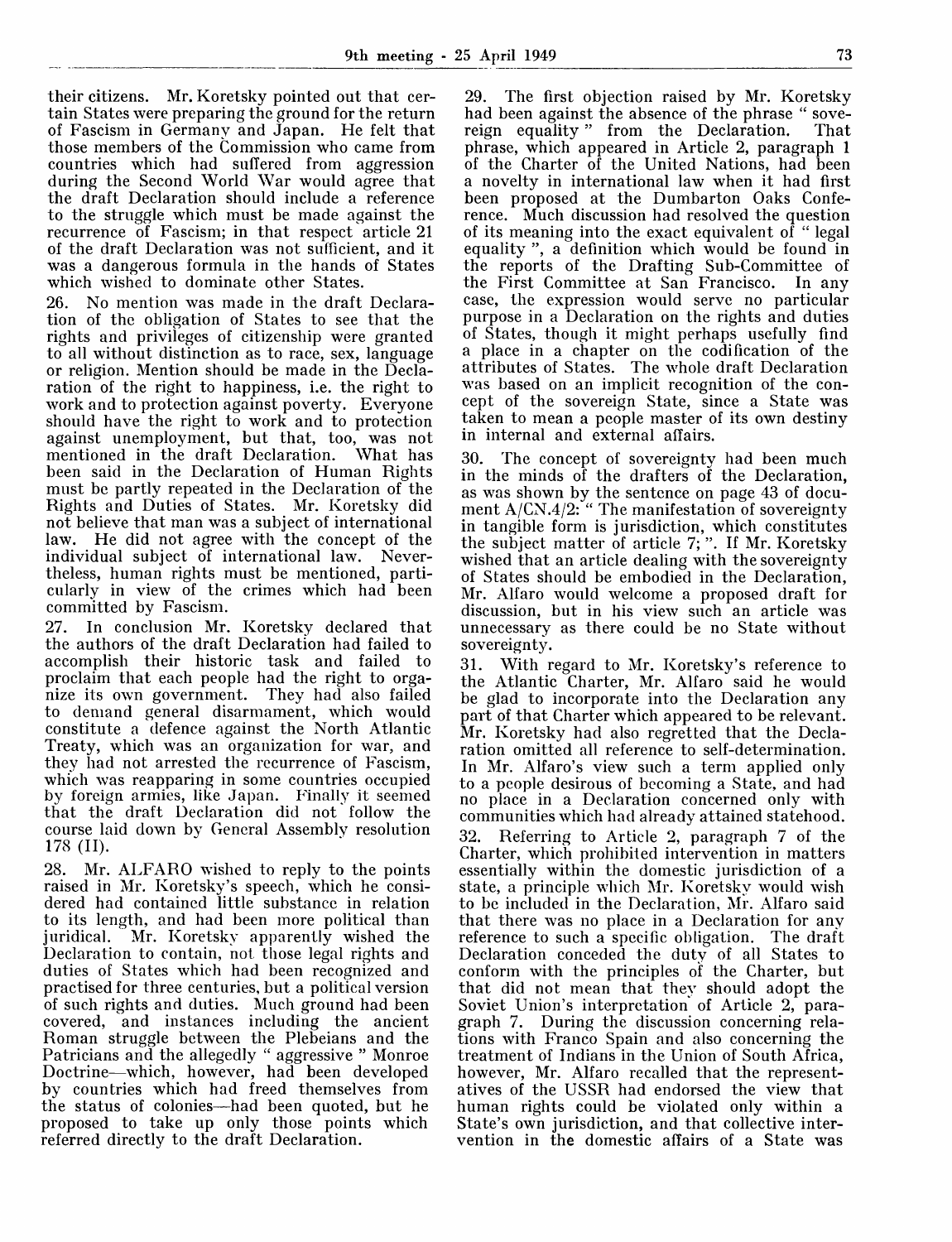justified in such cases. Moreover, Article 12 of the draft Declaration, to the effect that a State might not plead limitations arising out of its own Constitution or its laws as an excuse for failure to discharge its obligations under international law, and Article 21, concerning the treatment of its own population by a State, referred to the relation between an individual and the State in a manner which might meet Mr. Koretsky's requirements. Any further reference to human rights would be out of place in a draft declaration on the rights and duties of States.

33. A further objection had been that the draft failed to mention the duty of States to ensure peace and security. Articles 19, 20, 21 and 22, were in fact aimed at precisely that objective. If those articles did not lead to world peace and security, it would be difficult to draft any that would; however, Mr. Alfaro said he would welcome any such drafts that might be presented.

34. The obligation of a State to give employment to its citizens, which Mr. Koretsky wished to see embodied in the Declaration, was more properly included in the Universal Declaration of Human Rights, but was, nevertheless, implied in the provisions of Article 21 of the draft.

35. In conclusion, Mr. Alfaro said he thought the objections raised by Mr. Koretsky were not well founded. The draft Declaration undoubtedly was not perfect, and suggestions for corrections would be welcomed, though he hoped they might be made without the Commission becoming a political forum. He emphasized that the Declaration concerned the relations between Governments and not between individuals and Governments.

36. In reply to Mr. Alfaro, Mr. KORETSKY agreed that his comments had been made on a political basis, and urged that other members should admit the same in their own cases instead of pretending otherwise. Referring to the specific criticisms made of his speech by Mr. Alfaro, Mr. Koretsky stated that neither Article 2, paragraph 7 of the Charter, nor the USSR position taken in the discussions on Franco Spain and on the treatment of Indians in South Africa referred to the present issue. Mr. Vyshinsky had made it clear that his delegation had regarded the treatment of Indians in South Africa as violating a treaty, and the objection to Franco Spain has been that it was ruled by a Fascist Government which was inimical to every principle of the Charter. Mr. Alfaro had quoted articles 19-21 as providing the necessary measures in favour of peace and security; however, the provision was a negative one, and no specific and positive measures were proposed.

37. Mr. SPIROPOULOS said he had listened with great interest to the statement made by Mr. Koretsky, which had afforded him an opportunity of seeing international law as viewed by a lawyer of the USSR. The ideas put forward by Mr.

Koretsky would be examined in the subsequent detailed discussion, but in the general discussion Mr. Spiropoulos wished to express agreement with the premise that international law was limited by sovereignty, which was as true as his own premise that international law limited sove-<br>reignty. Both concepts were correct, though Both concepts were correct, though hardly novel and of little practical value. Mr. Spiropoulos said he would welcome the discussion of any proposed amendments to the draft Declaration in which Mr. Koretsky might embody his ideas.

38. Mr.BRIERLY suggested that before proceeding to detailed consideration of the draft, the Committee might wish to decide on three questions concerning the form of the proposed Declaration. He asked whether it was intended that the Declaration should apply to all States, or only to Members of the United Nations. In the latter case, some twenty States of the world would be excluded from its application. If the Declaration were to apply to all States, however, article 17 at least would require modification, as it indicated the duty of a State to advise an organ, presumed to be the Security Council, of any exercise of the right of legitimate defence. Secondly, he asked whether it was intended that all the rights and duties of States laid down in the Charter should be embodied in the Declaration; and thirdly, he proposed that where a right or duty was reproduced from the Charter, the exact words of the Charter should be used, even though it might be possible to suggest improvements.

39. The CHAIRMAN pointed out that the last point was very aptly expressed in the penultimate paragraph of the first communication from the Swedish Government (A/CN.4/2, p. 183), where the fear was expressed that a " double series of partly overlapping rules" might result, unless the Declaration corresponded more closely than the present draft with the wording used in the relevant part of the Charter.

40. Mr. SCELLE pointed out that Article 2, paragraph 6 of the Charter indicated the duty of Members of the United Nations to ensure that non-member States acted in accordance with the principles of the United Nations so far as might be necessary for the maintenance of international peace and security.

41. The CHAIRMAN confirmed that the General Assembly resolution containing the terms of reference of the current discussion did not suggest that the application of the Declaration should be limited to Member States.

42. Mr. SANDSTROM asked whether the Universal Declaration on Human Rights had been limited to Member States.

43. The CHAIRMAN explained that that Declaration had applied to all humanity without exception. He asked whether it was the sense